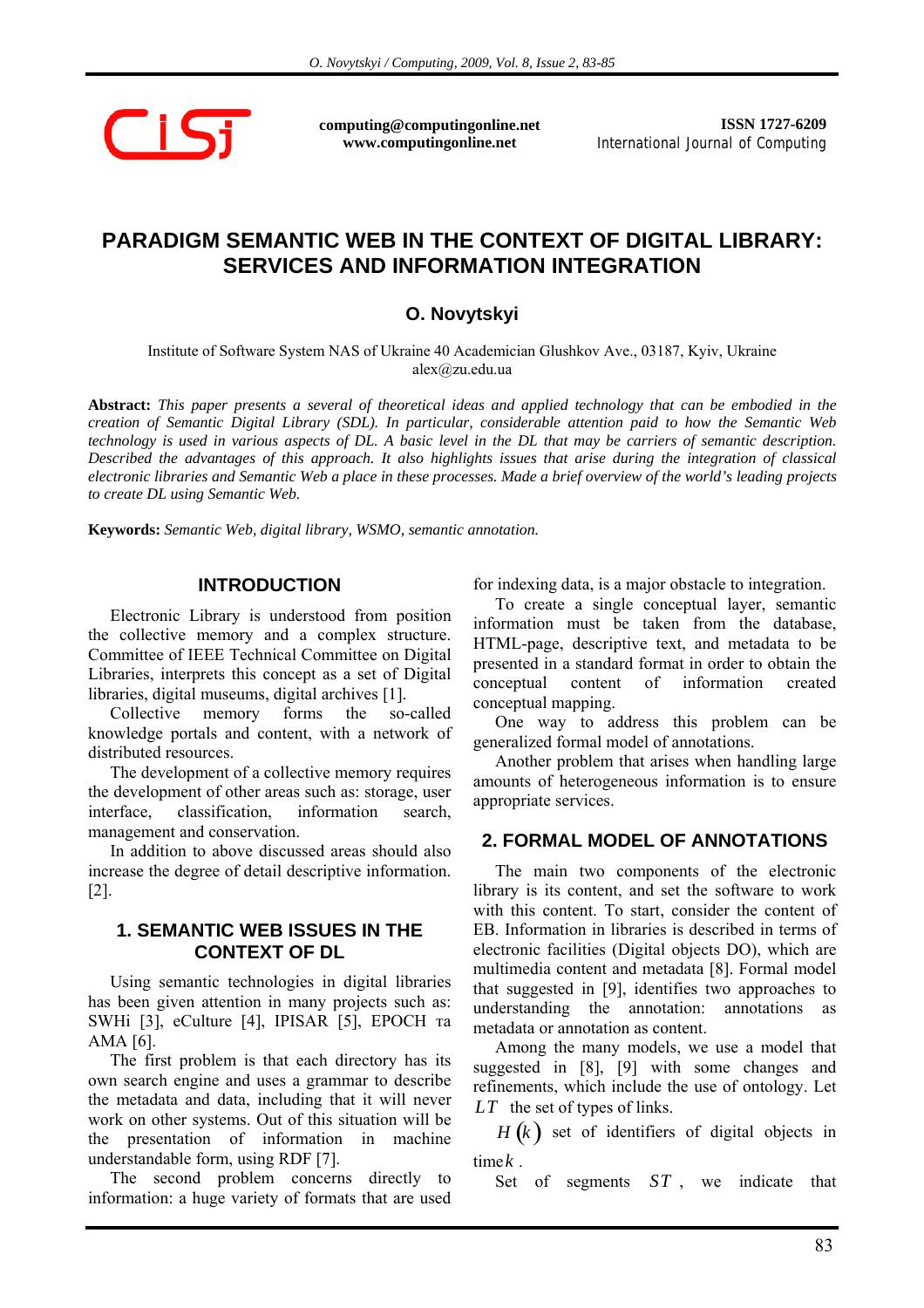$\forall st_{\scriptscriptstyle sm.} \in ST, i = 1, 2, ..., n$ .

*SM* defines the set of streams, so that  $\forall sm_i \in SM \, , \, i=1,2,\ldots,n \, .$ 

Annotation can be viewed as the process enlargement of ontology  $O_i$ .

Each class of ontology  $O_i$ , shall designate  $kl_i$ , a set of classes *KL* .

Annotation  $a \in A(k)$  is tuple:

$$
a = \begin{pmatrix} h_a \in H(k), \\ A_a \subseteq KL(k) \times LT \times ST(k) \times \\ \times SM(k-1) \times H(k-1) \end{pmatrix}
$$

where  $h_a$  – own unique identifier annotations  $a$ , that is  $h(h_a) = a$ ;

 $A<sub>a</sub>$  set *n* -arity relations annotation *a* and is defined as the product sets *KL* , *LT* , *ST* , *SM* and *H* .

In the case of annotation of web documents, the formal model of change. Let *A* set all annotation *a* , and *D* set DO, accordingly,  $DO = D UA$ , a subset of the set *DO* to mark *do* , that is  $do \in DO$ .

Annotation Web-document called tagging graph:

$$
G:=\left(\left(DO,E_{_{da}}\subseteq A\times DO\right)\right),\,
$$

where  $DO = D \text{UA}$  vertex graph;

$$
E_{d\alpha} = \begin{cases} \left(a, do\right) \in A \times DO \mid \exists \alpha \in A_{\alpha}, \\ \alpha = \left(kl_{i}, sm_{i}, st_{sm_{i}}, hsm^{-1}, LT\right) \end{cases}
$$

– side of the graph.

#### **3. SERVICE-ORIENTED DIGITAL LIBRARY ARCHITECTURE**

We believe that the use of service-oriented architecture is a key element in achieving interoperabelnosti. To build digital libraries, we propose to use the architecture of service-oriented e-Library (Service-Oriented Digital Library architecture – SODL) [10], it provides a convenient way to achieve the construction of collective memory

To ensure a dynamic setting digital library must provide mechanisms that perform this function. This mechanism is the introduction of semantics in the operation environment of web services.

Digital library services can be classified

according to various aspects. Services are in the process of change is not content DL, is called sensory services.

As part of the approach Semantic Sensor Web [11] we additionally anotuyemo results of services. Therefore, unlike classical building environment for semantic web services, which result not anotuyetsya, we anticipate the results of the metadata annotation of web services.

Basic services allocated in the [12].

We will consider the composition based on goaloriented paradigm is based initial conditions and the existing set of services to make the composition. And, because Web services are located in the semantic environment, then choose the plan of composition that may be useful for the end user. That is, unlike the classic statement of the problem of specification aims to find services that can achieve this goal, go with the assumption that the available set of services can reach some pre unknown targets that may be selected by user.

This combination of functional properties has meant that the plans need further study and conduct replanning. That is changing plans during the implementation of these plans.

## **4. CONCLUSIONS**

However, in our opinion the most promising compositions for framework Web-services is WSMT [13] and WSMX [14], which is based on WSMO.

We developed two services for the existing free software management digital libraries Eprints1: service getEprint and searchEprint. Each services the interface that meets the specification WSDL 1.1. What allows these services to connect WSMT.

This paper briefly outlined the theoretical and practical bases of DL using semantic technologies. An overview of European projects to integrate technology in the Semantic Web DL. The article also stated on the application of principles of Semantic Web services to the DL.

However, creating such problems DL needs further study, particularly in the no formal notion of ontology. At the same time also has both types of connections that can be between instances and ontologies. But now we can say that it will be necessary to solve the problem of alignment between ontologies, which arise as a consequence of the integration of two or more semantic DL.

# **5. REFERENCES**

[1] IEEE Technical Committee on Digital Libraries. [Online] http://www.ieee-

 $\overline{a}$ 

<sup>1</sup> http://www.eprints.org/, http://files.eprints.org/401/